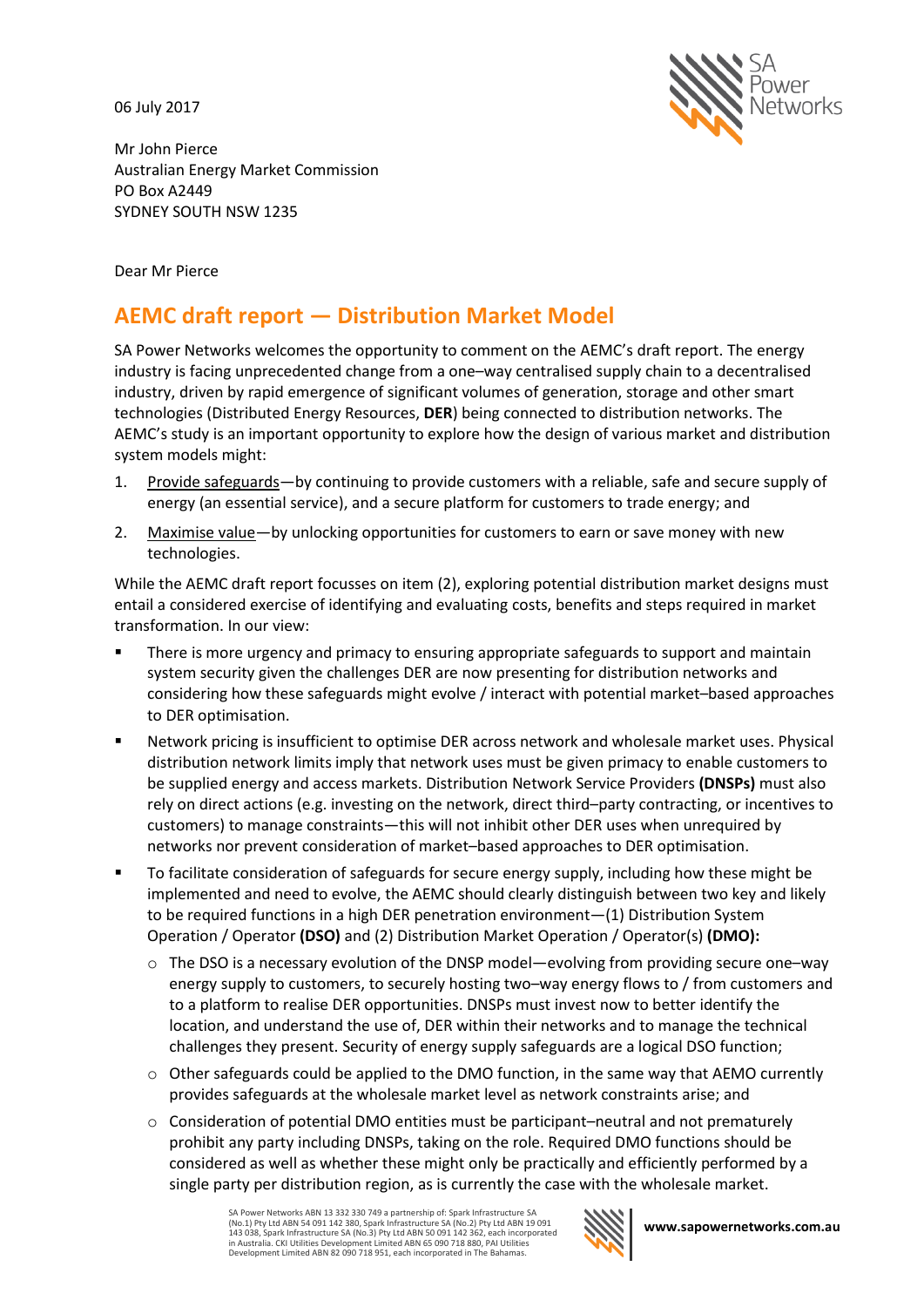# **DER penetration context**

There are rapidly increasing volumes of DER and local generators (particularly roof–top solar) that are not 'smart' (i.e. cannot respond to price signals) now connected to distribution networks. The Energy Network Australia Electricity Network Transformation Roadmap (ENTR) presents a range of thorough analyses on key forecasts. With more specific regard to conditions in South Australia, we observe that:

- Over coming decades, the Australian energy market will transition from one in which most energy is sourced from large scale transmission connected generators, to one where 50 percent or more of energy is provided by DER. This scenario as set out in the ENTR is even more likely to be realised in South Australia; 1
- The Australian Energy Market Operator (AEMO) forecasts that by as early as 2026, rooftop solar PV in South Australia will be sufficient to supply 100 percent of demand at minimum demand periods;<sup>2</sup>
- CSIRO analysis indicates that most of our zone substations have reached (or will by 2020 reach) a threshold penetration level of rooftop solar (40 percent) that is indicative of reverse power flows.<sup>3</sup>

While these technologies present opportunities for customers and the market, the challenges they present for maintaining distribution network security are significant:

- Excessive local generation and / or uncontrolled DER dispatch (driving reverse power flows) are the most significant risks to energy supply. If uncoordinated, large penetration of these technologies will create widespread overload and / or breach of distribution network technical constraints, leading to disconnection of generators and potentially sections of the distribution network; and
- Given the likely magnitude of volumes in question, breaches of distribution network constraints might also trigger constraints at the transmission level, presenting wider system security risks.

## **Technologies within scope of review**

The AEMC limits its study to DER which it interprets as 'smart' devices capable of responding to price or other signals. Only 'smart' devices can be coordinated by market approaches / signals, the design of which are being considered in this study. However, our distribution network is being challenged by large volumes of generation which are not 'smart'. Managing these challenges might require us to:

- **IDED** invest in reinforcing the network to support these volumes;
- **u** invest in / contract for DER to stabilise / ensure network supply; and / or
- put incentives in place to encourage 'smart' services (including conversion of existing devices) or other incentives for customers.

A key theme of our submission is the need to consider not only maximising opportunities for parties to earn money from using new technologies but also the need for safeguards to energy supply.

## **DER value optimisation—Distribution Market Operation**

#### *Limits to trading off potential uses*

DER can be directed to various uses, including:

- **Providing services into wholesale markets (e.g. energy arbitrage or ancillary services);**
- Allowing customers to alter or backup their energy use; or
- Allowing Transmission Network Service Providers (TNSPs) or DNSPs to alleviate constraints (peak and non-peak demand driven)<sup>4</sup> and other network issues.

 $\overline{a}$ <sup>1</sup> ENA*, Electricity Network Transformation Roadmap: Final Report*, April 2017, p.i.

<sup>2</sup> AEMO, *South Australian Electricity Report – South Australian Advisory Functions*, August 2016. p.23.

<sup>3</sup> ENA*, Electricity Network Transformation Roadmap: Final Report*, April 2017, p.103.

<sup>4</sup> This could include any peak demand, minimum or negative demand occurrence that affects a distribution network's reliability, quality and security of supply.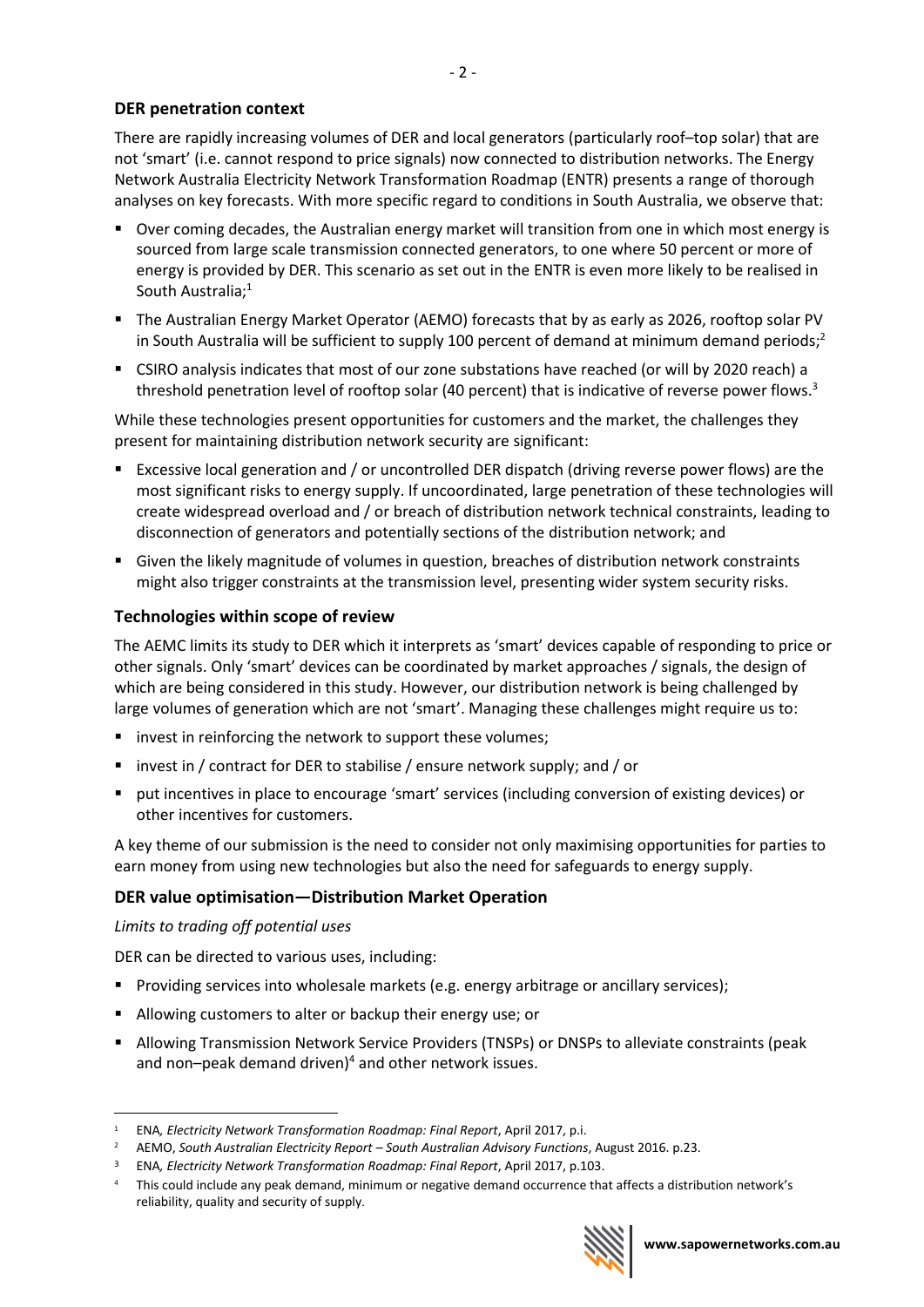It is appropriate for the AEMC to consider how best to optimise DER so it is directed to highest value uses. However, there are limits to the ability to trade off some uses against each other:

- Non–simultaneous uses / needs: over a given year, a battery or generator for example, can be directed to multiple potential uses and real examples of this are already occurring:
	- $\circ$  These devices might only be required by networks at relatively infrequent times of constraint during a year. Outside of these times the devices could be used to provide, say, a wholesale market ancillary service. This is irrespective of who owns the device. Even if an asset is owned or co–funded by a regulated DNSP to be utilised at relatively infrequent network constraint times, there is nothing preventing agreements with third parties who might use the device at other times to provide services into wholesale markets; and
	- $\circ$  SA Power Networks is undertaking a trial of batteries within residential premises in Salisbury which is already unlocking value for customers across both network and wholesale / retail uses of DER. In this trial, the batteries prioritise network support during hot days, but at other times optimise across other uses for customers. The trial is providing learnings on how various parties might interact to maximise benefits to customers while maintaining energy security.
- **Simultaneous uses / needs: at relatively few given points in time when DNSPs need to call on DER,** there are hard limits to trading–off various DER uses, so network requirements must be prioritised over other DER uses. DNSPs will typically only call on DER to alleviate a network constraint, so if this need is not met first, a customer's energy supply and wholesale market access will be cut. Any DER optimisation resulting in a DNSP's need not being met is a lose / lose situation that cannot deliver value for the market and customers. Consideration is therefore needed on whether network prices can sufficiently signal physical network limits, and if not, what safeguards / controls are required.

Given there are physical limits on networks, the focus of the AEMC's study should be refined and focus instead on optimising DER investment / operation while maintaining the reliability, quality and security of supply of distribution networks.

## *Co–optimising DER across network and wholesale uses*

In examining the potential market based approaches to DER optimisation, consideration is needed as to whether prices alone will be sufficient for optimisation to guarantee reliability, quality and security of supply, or if other controls / safeguards are required.

In the wholesale market, while generators bid supply against demand identified by AEMO, prices alone are insufficient to maintain a secure operating state and controls. That is, constraint equations ensure that bidding generators can be dispatched given constraints on the transmission system. <sup>5</sup> The same model might be applicable to the distribution level, where the inability to rely solely on price signals to guarantee supply is even greater:

- For network prices to signal physical limits and optimise DER across network and wholesale use, they must (as per wholesale spot prices), dynamically respond in close to real–time, based on bids. Regulatory barriers inhibit regulated network prices fully and in an unfettered manner, responding to dynamic network conditions, as opposed to wholesale spot prices which can rise rapidly and significantly based on market conditions;
- We support ongoing network tariff reform to signal costs of using networks at different times and to drive customer benefits. However, even if jurisdictional restrictions on locational pricing were removed under the current framework network prices will only reflect costs of physical network investment and not congestion. The current tariff reforms do not intend to derive prices to optimise DER across network and wholesale uses—prices would need to dynamically signal network congestion given technical limits of networks; and

 $\overline{a}$ 



<sup>5</sup> See for example, AER, *State of the Energy Market*, May 2017, p.24.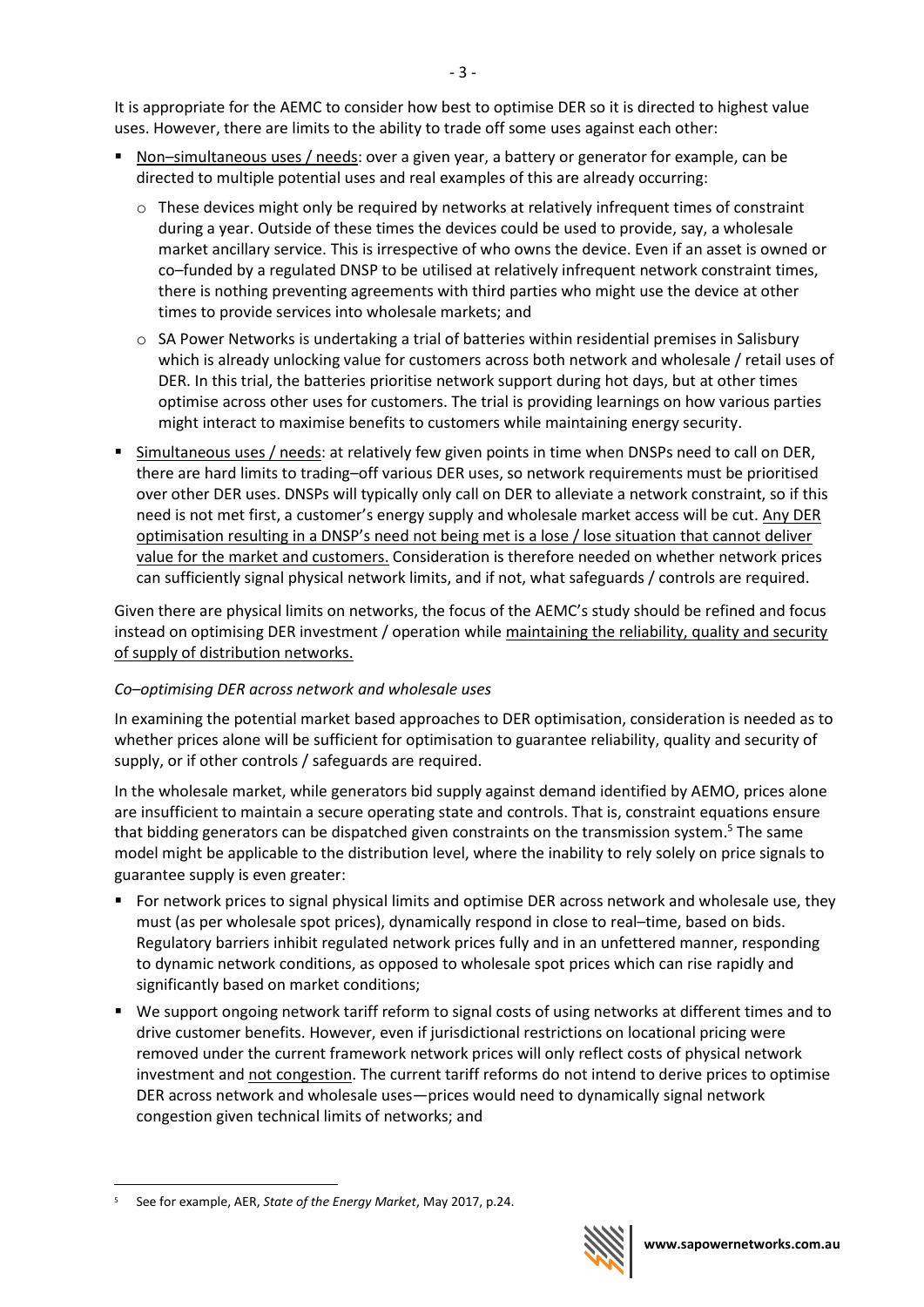While we support examining approaches to pricing network congestion, these approaches have not yet been implemented anywhere. It is also unclear how network congestion pricing would interact with regulatory revenue determinations and price setting, as network congestion prices cannot be set far in advance in the way revenue determinations are made and prices are currently set.

# *Other price and non–price approaches to managing DER challenges*

Without congestion pricing as a means of optimising DER across network and wholesale uses, or as a precursor to it, a conceivable alternative / additional price signal to help DNSPs mitigate the potential for DER to affect reliable, quality and secure supply could be a tariff charged on energy exported to the network. We support the AEMC considering the merit of removing clause 6.1.4 of the National Electricity Rules, currently preventing DNSPs developing export tariffs. An approach to export pricing would need to be considered carefully but in principle it might:

- Involve an approach similar to the peak demand tariffs most DNSPs are currently implementing, but would instead signal (in an averaged manner across locations) periods of peak exports only; and
- Be an appropriate alternative to the AEMC altering our current open access regime (requiring DNSPs to make offers to connect) into a firm access regime (where parties pay to guarantee access). An export tariff might for example, signal periods when high export volumes might drive long run marginal costs of augmenting the low voltage network, and thereby encourage customers to alter their behaviour to times when the network can host DER export volumes. In this way, customers would more likely be able to 'access' the ability to export energy.

In the absence of the ability to rely on pricing, DNSPs must continue to rely on direct actions to manage network issues within defined limits despite the AEMC suggesting these are inefficient. Direct actions might involve either investments such as reinforcing networks to enable hosting of two–way energy flows, investments to own DER assets<sup>6</sup>, or direct contracting with third parties to utilise their DER asset capacity. Suggesting that in–house DER ownership and direct contracting for DER is inefficient as only one DER value / use is unlocked, ignores important considerations, including that:

- **DER can only be directed to a single use at a given point in time. Further, if a third party agrees to** direct DER to a network use then this agreement must be firm to avoid network constraints;
- Over the course of a year, there is no reason why other DER uses could not be realised. There is no barrier to allowing an asset owned or co–owned by a DNSP to be shared with third parties;
- **There is greater urgency to safeguarding secure supply of energy than exploring market based** approaches to DER optimisation and currently there are no alternatives to using direct actions to prevent network constraints; and
- Direct actions do not prevent structured / designed market–based approaches to DER optimisation from evolving.

## *Market design and roles*

 $\overline{a}$ 

Over time, various parties might seek to provide the role of optimising DER across different uses—the Distribution Market Operator (DMO). There is also potential for optimisation to occur as part of a structured or designed market. On these issues we consider that:

- While a market could be effective, the complexity and cost of its establishment should be considered. Trials will be fundamental in informing these decisions. A starting point might be to consider the potential for extending the wholesale market model to the distribution level.
- While the AEMC prefers organic evolution in the DMO role and in terms of how many parties end up taking on this role, efficient market design is likely to require a single operator per distribution region as the functions required of the DMO can only be undertaken by a single party, including:

For example, a battery / generator connected directly to a distribution network.

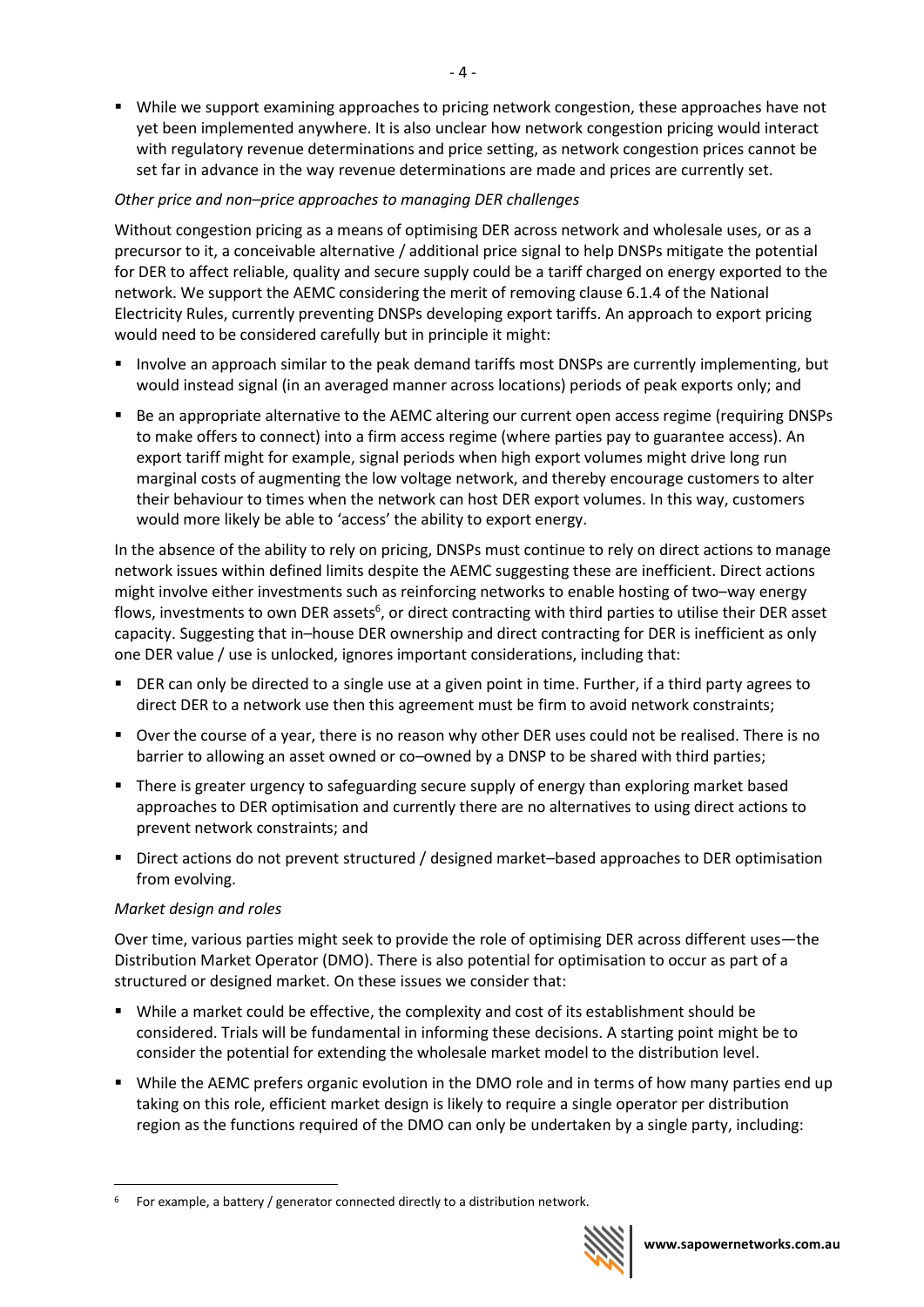- Being responsible for accepting bids from multiple aggregators, customers, or other parties subject to constraints signalled by DNSPs—this will be complex, varying dynamically in time and over potentially tens of thousands of network nodes in South Australia alone; and
- Mediating which party should be provided access, given the limited physical capacity of the distribution network, and potential further constraints imposed by AEMO and / or the transmission network at distribution–transmission connection points.
- The AEMC should be neutral and not exclude any party taking on the DMO role, including DNSPs. Decisions here require thorough investigation of costs and benefits, noting:
	- $\circ$  There could be significant efficiencies in DNSPs undertaking the DMO role given the existing relationship with customers, deep knowledge of distribution networks, and experience in operating (in customers' long term interests) within a transparent regulatory framework;
	- $\circ$  Physical network limits must be maintained before any optimising of DER can occur. The need to guarantee reliable, quality and secure supply of energy is paramount and therefore there is in effect, no conflict of interest in question. Not directing DER first to alleviate a network constraint will risk wider energy supply security and loss of access to wholesale markets;
	- o There is no reason why DNSPs could not act independently and in customers' long term interests to optimise DER use when the network is not constrained. While the AEMC suggests the DMO should be exposed to financial incentives to profit from DMO service provision, we note that AEMO acts in customers' long term interests without exposure to financial incentives; and
	- $\circ$  While the AEMC suggests DNSPs should be banned from the DMO role as this should be performed by a party with no specific interest in one or more DER uses, the same rationale applies to retailers or other service providers who might have a niche business model (e.g. providing ancillary services into the wholesale market).

# **Platform security—Distribution System Operation**

It is unclear how the AEMC envisages that ongoing energy market transformation will safeguard reliable, quality and safe supply of energy to customers, the combination of safeguards required and how they are implemented. This appears somewhat driven by an unbalanced focus on the potential DMO function. In our view there is another function required in a high DER penetration environment, that of Distribution System Operation / Operator (DSO). In our view the DSO function:

- Will be required regardless of the potential for, and design of, any DMO function;
- Is the logical home for ultimate controls to safeguard the ability to supply energy and wholesale market access to customers;
- Is a required evolution in the DNSP model, best performed by DNSPs. DNSPs will need to invest in new ways to perform a range of functions. The DSO could be responsible for functions such as:
	- o Planning of long-term network investment needs and operating and maintaining networks to reliability, safety, quality and security expectations / standards;
	- o Registration of DER, potentially electronically and dynamically, to understand DER locations, capabilities and capacity across the network;
	- o Monitoring and forecasting the dynamic condition of the distribution network, including into the low voltage network where most DER will be connected, and rolling this information up for provision to the transmission system operator (TSO) and AEMO; and
	- o Potentially, identifying network constraints in real time to determine if curtailment of DER dispatch may be required. Such constraints may be within the distribution network, or advised by the TSO or AEMO at bulk supply points. With a DMO function present, these constraints would be provided by the DSO to the DMO as the limits within which operation would be required.